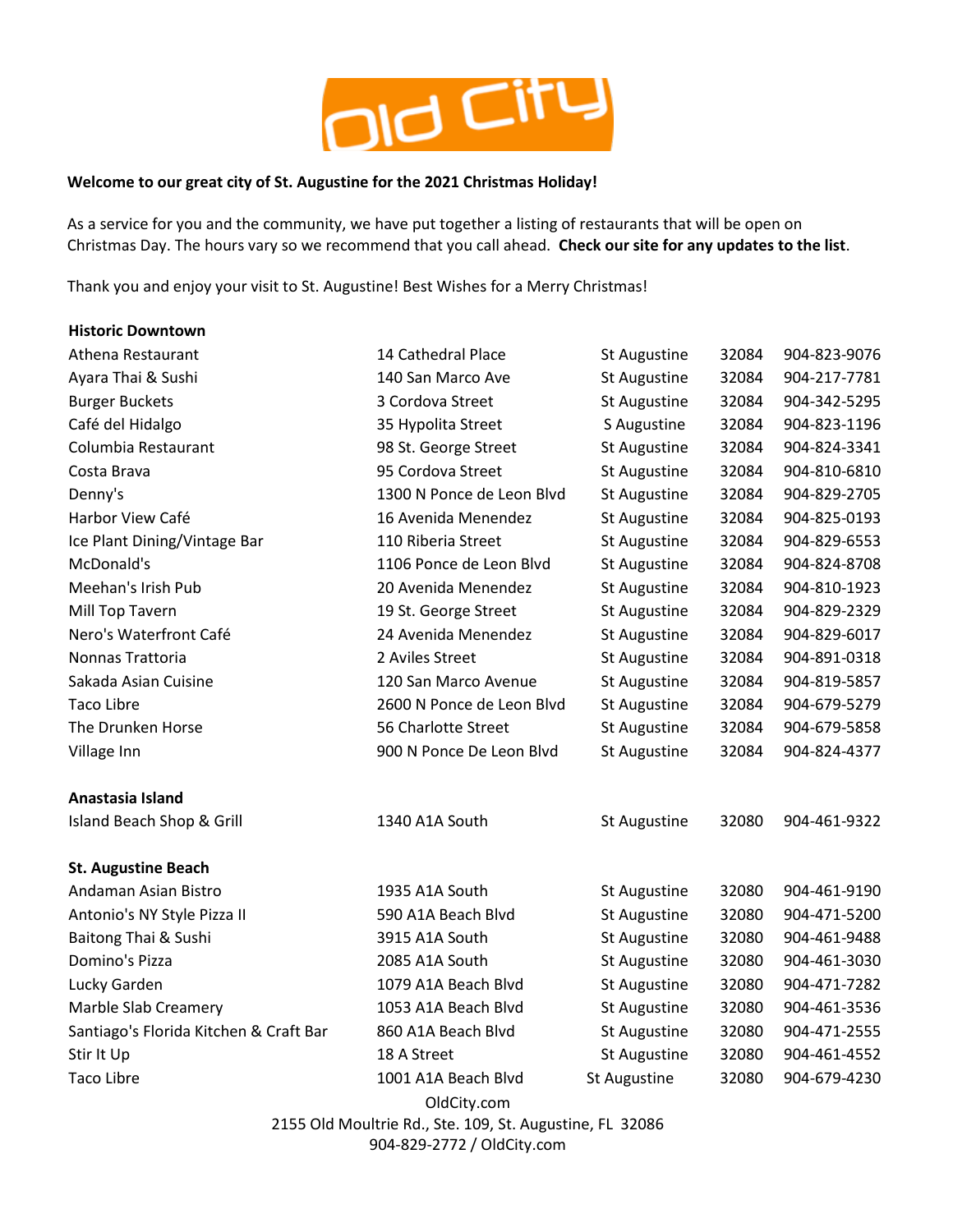

| <b>Vilano Beach</b>        |                            |                     |       |              |
|----------------------------|----------------------------|---------------------|-------|--------------|
| Fire Wok                   | 85 Ava Way #104            | <b>St Augustine</b> | 32084 | 904-819-6889 |
| Puccini's Pizzeria         | 85 Ava Way                 | St Augustine        | 32084 | 904-342-7757 |
| Vinny's Pizza              | 105 Yacht Club Dr.         | Vilano Beach        | 32084 | 904-342-8859 |
| <b>Crescent Beach</b>      |                            |                     |       |              |
| Tony's Pizza               | 6975 A1A South             | St Augustine        | 32080 | 904-471-9027 |
| <b>South St. Augustine</b> |                            |                     |       |              |
| Cajun Crab Hut             | 2125 US 1 South, Ste A     | <b>St Augustine</b> | 32086 | 904-342-7213 |
| China One                  | 2473 US 1 South            | St Augustine        | 32086 | 904-797-1747 |
| China Wok                  | 4255 US 1 South            | St Augustine        | 32086 | 904-797-8988 |
| Denny's                    | 950 SR 206 W               | St Augustine        | 32086 | 904-794-2617 |
| Domino's Pizza             | 3570 US 1 South            | St Augustine        | 32086 | 904-794-4655 |
| <b>Five Star Pizza</b>     | 987 S. Ponce de Leon Blvd. | St Augustine        | 32084 | 904-824-9868 |
| Green Tea                  | 340 Cobblestone Drive      | St Augustine        | 32086 | 904-829-1838 |
| Ichiban Buffet             | 2185 US Hwy 1 S.           | St Augustine        | 32086 | 904-797-9918 |
| Panda Express              | 1934 US 1 South            | St Augustine        | 32086 | 904-827-1124 |
| <b>Steak 'N Shake</b>      | 1760 US 1 South            | St Augustine        | 32086 | 904-824-7229 |
| Yamato Japanese Steakhouse | 601 Tingle Court           | St Augustine        | 32086 | 904-819-0202 |
| <b>North St. Augustine</b> |                            |                     |       |              |
| China Wok                  | 3501 N Ponce de Leon Blvd  | St Augustine        | 32084 | 904-808-1998 |
| Domino's Pizza             | 3501 N Ponce de Leon Blvd  | St Augustine        | 32084 | 904-824-0802 |
| <b>Waffle House</b>        | 9990 Koa Road              | St Augustine        | 32095 | 904-824-7869 |
| <b>Outlet Mall Area</b>    |                            |                     |       |              |
| Denny's                    | SR 16 & I-95               | St Augustine        | 32092 | 904-824-1971 |
| <b>Great Wall</b>          | 965 SR 16                  | St Augustine        | 32084 | 904-342-2445 |
| <b>IHOP</b>                | 2560 State Road 16         | St Augustine        | 32092 | 904-829-2215 |
| <b>Waffle House</b>        | 2729 State Road 16         | St Augustine        | 32092 | 904-439-1269 |
| <b>World Golf Village</b>  |                            |                     |       |              |
| King Wok                   | 425 W Town Pl, #110        | St Augustine        | 32092 | 904-940-1988 |
| SR 207 / I-95              |                            |                     |       |              |
| <b>Burger King</b>         | I-95 & S.R. 207            | St Augustine        | 32084 | 904-217-0874 |

**Ponte Vedra Beach**

OldCity.com 2155 Old Moultrie Rd., Ste. 109, St. Augustine, FL 32086 904-829-2772 / OldCity.com